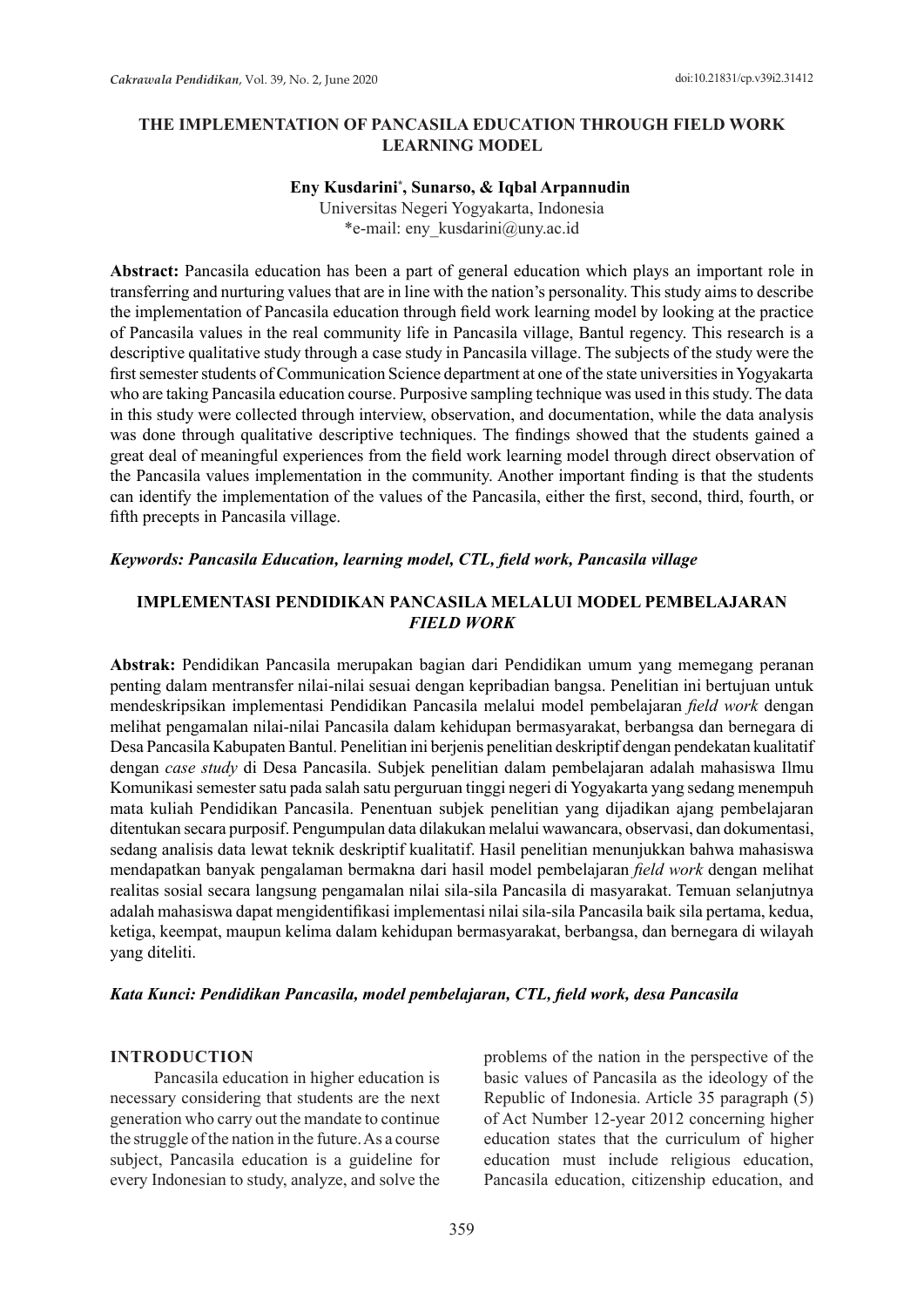Indonesian language. It indicates that the state wishes Pancasila education to be implemented and included in the university curriculum as a single subject (is not integrated to another subject).

Pancasila education is included in general education (GE). General education actually prepares students with valuable knowledge and skills for lifelong learning to complement the knowledge in their chosen field of study (Poondej & Lerdpornkulrat, 2016). Thus, Pancasila education focuses more in fostering students' understanding and appreciation of the ideology of Indonesia as a nation. It means that Pancasila education is expected to be a spirit in shaping the identity of students in developing their professionalism in accordance with their respective fields of study, and by heeding the values of Pancasila.

As the next generation, students carry the life of the nation in the midst of the existence of various ideologies in the world that can erode the existence of the values of Pancasila. In this globalization era with the advances in information technology that can no longer be prevented, students can quickly get any information. Recently, there are many things, events, and cases as seen in electronic media that show the vanish of the Pancasila's values. It makes some students feel uncertain about the existence of the values of Pancasila. For this reason, political and character educations are necessary as they are important factors for the formation of citizens' attitudes and behaviors to support the implementation of good government system.

The importance of political and character education is that new countries or newly emerging democracies need education facilities that enable young generation to understand the knowledge, values, and expertise needed to preserve democracy (Print, 2013). Political education is the preparation of the younger generation to think independently of the essence of power and its pillars, the factors that influence institutions, and the factors that influence the society through those institutions. The essential part of political education is to link educational activities with the practice of power in balance, useful and democratic manner.

Regarding the linkage of political and Pancasila educations, Wahab (1996) mentioned that "the approach in educating citizens will never be separated from the historical background of the nation's struggle, political ideology, political direction and development, economic development, social and cultural progress, and the level of education progress of most population". Further about human relationship with culture, both are inseparable sides of a coin. Those two aspects together make up life. Humans gather themselves into a sociocultural unit or a society.

Doğanay (2012) wrote that a curriculum framework for active democratic citizenship education refers to the international research and experience in Turkey about the curriculum framework for democratic citizenship education that is relevant for modern times. Doğanay began with examining the types of citizens suited for modern democracy, a problem that must be addressed by many countries, especially those the 'new' democracy. Then, he examined the role of schools in providing education for democratic citizenship and the problems that arise. In his research, he offered a curriculum framework that focuses on general knowledge, skills, and values that will lead to active and knowledgeable citizens (Doğanay, 2012). In practice, the curriculum consists of a number of plans in written form and various scopes, which describe the desired learning experience. The curriculum must develop a commitment of enjoyable learning as a mean for achieving the highest target for all (White, 2004).

The expectation that Pancasila education can strengthen the nationality value of students has not been successful. Pancasila Education which is integrated with civic education in the secondary level is often considered boring because the material taught is similar with that in elementary school. Therefore, it is necessary to have different way of learning by not just learning in the classroom. In one of the state universities in Yogyakarta, the teaching material of Pancasila subject reflects the scientific studies in the global era in which students brought several examples of viral cases they got from internet. The cases showed the non-implementation of the values of Pancasila in society, and the vanish of the implementation of the values in everyday life. They brought these cases to the class to complete the study on the subject matter they were studying and discussed.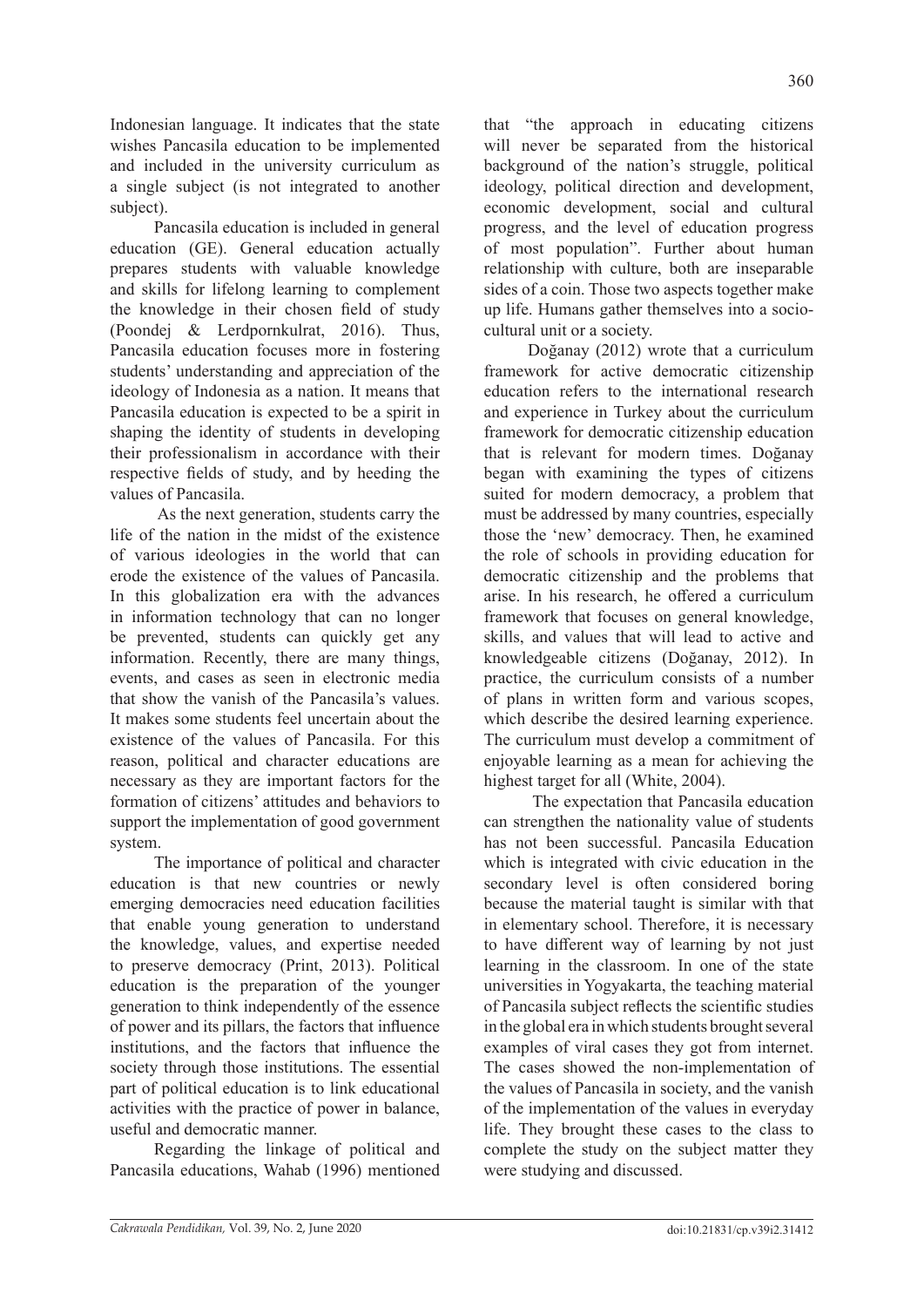There are many examples of cases they get from the internet showing human values as the implementation of the second and fifth principles of the Pancasila which have been violated in daily life. This is considered as in-depth learning effort which aims to achive the affective and psychomotor domains by combining learning strategies with student motivation to search for and understand the meaning in the reality by linking concepts with context (Donnon & Hecker, 2008; Duff & Mckinstry, 2007; Poondej & Lerdpornkulrat, 2016).

As the development of the era, the lecturing method such a monologue is no longer appropriate in teaching Pancasila. Nowadays, students should not be considered as the objects of learning, but subjects who are the partner of the lecturer in learning Pancasila. In learning Pancasila, a dialogical method is needed among fellow students, and between students and teachers who are equal as partners in learning. The form of learning activities can be done with variation including; lectures, interactive discussions, inquiry, case studies, field work, small seminars and various other activities, so it is expected to mature the students by applying the education of the values of the Pancasila in their lives, in society, as well as in nation and state .

One of the learning models to study Pancasila is by learning outside the classroom or field work. Through this learning model, students can identify the practice of Pancasila values in Indonesian society. This learning model can be applied in Pancasila villages which can be easily found in Bantul regency. Bantul regency is one of the districts in Special Region of Yogyakarta where Pancasila villages have been formed as those in other regions in Indonesia. By identifying the practice of the values of Pancasila in Pancasila village, it is expected that students will have a comprehensive and in-depth knowledge as well as understanding of the implementation of Pancasila precepts in the community. Therefore, the purpose of this study is to analyze the implementation of Pancasila education through fieldwork learning model by training students' skills on searching, interpreting, and giving the meaning on the social reality that appears based on in-depth observations. Thus, the observed facts and phenomena are the reality which are full of inherent meanings and will be comprehensively studied to find the true meaning by identifying the implementation of the Pancasila values in the social and national life in the Pancasila village.

# **METHOD**

This research is an educational research that focuses on the implementation of field work learning model. Outdoor activities carried out by students are included in the category of descriptive research with a qualitative approach. Furthermore, such activity is considered as case study since it focuses on the search for the meaning of the implementation of the values of Pancasila in a community as the research object. There are three Pancasila villages in Bantul district has been chosen as the research area. The qualitative approach will refer to the question of what, how, when, where and why something happens. In addition, such approach interprets the meaning in the context of literature and the accompanying atmosphere as a qualitative result (Berg & Lune, 2017; Creswell, 2014; Mann, 2016).

The research subjects chosen to carry out the activities were Communication Science students at one of the state universities in Yogyakarta in the first semester which were then divided into three groups. The determination of the subject of research was carried out using the criteria of community leaders including village apparatuses and youth leaders who purposely knew and participated in the implementation of Pancasila in the community.

Data collection is done through interviews, documentation, and observation with data collection tools that have been prepared previously including interview guidelines, documentation checklist sheets, and observation tools checklists. Interviews were conducted with religious leaders, village officials, and other community leaders who interact directly with the community. Documentation was carried out to capture people's daily lives. Observation was made to see the embodiment of Pancasila values in the area of the study. The data are collected, and analyzed with qualitative descriptive techniques, and triangulated in order to obtain accurate and accountable data by matching the data obtained through interviews, documentation and observations that are monitored and guided by the research team. After that, the seminar will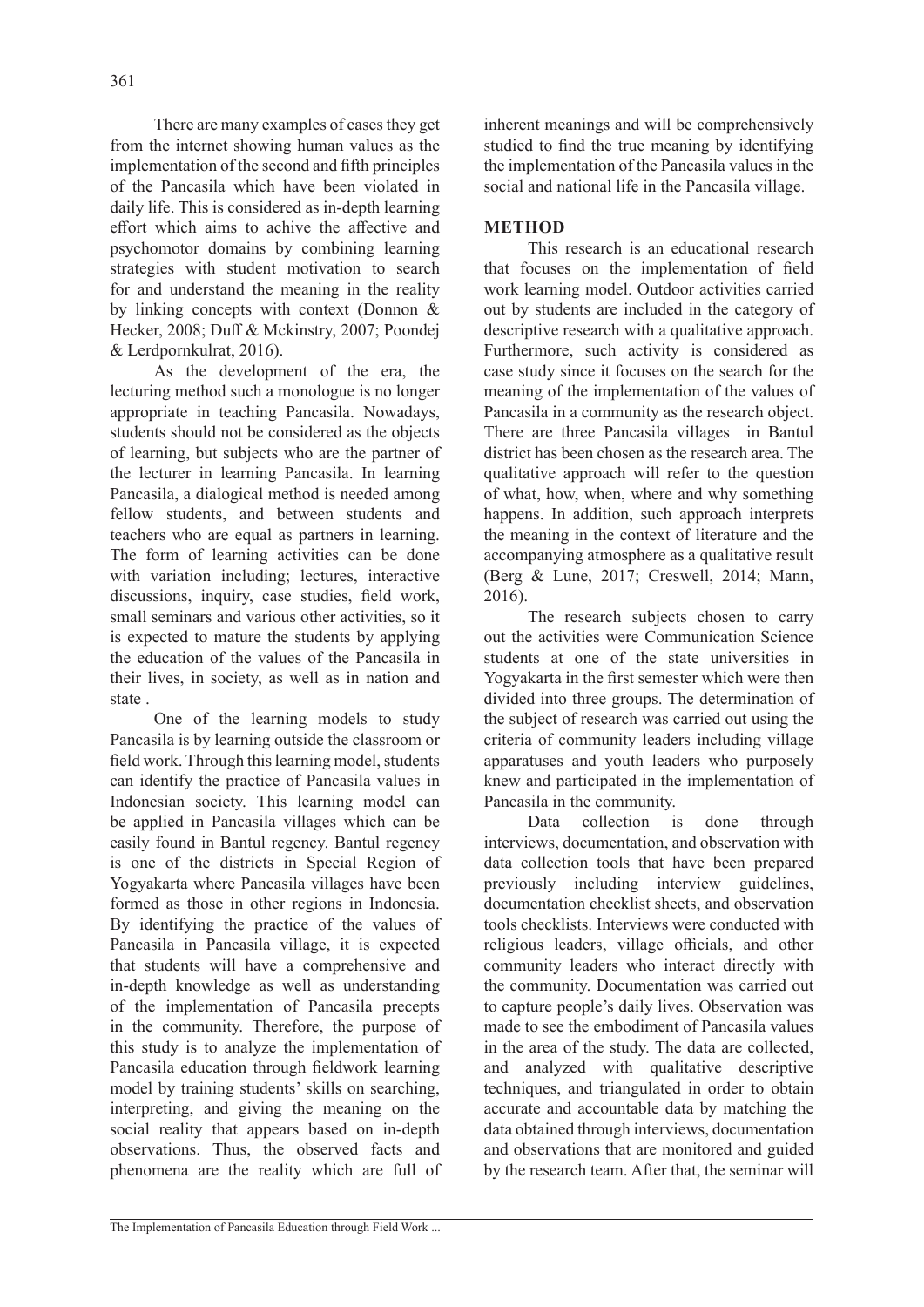charge was chosen for each division.

letter, the research instruments were refined by the students and the lecturer of Pancasila education. The activity was followed by 26 students from the first, second, and third groups as well as four members of research team (lecturers). The research steps and instruments were redesigned and completed in the discussion.

be held in front of the class to get comprehensive picture of the practice of Pancasila principles in

The preparation of this field work research on the implementation of Pancasila education was done in the first meeting with the students who take Pancasila class. This pre-designed agenda was then announced to the students after the discussion of the lecture plan for one semester. Kegiatan yang telah dirancang sebelumnya ini kemudian diberitahukan kepada mahasiswa setelah pembahasan rancangan

In the first day preparation, students are given an explanation about the detail of the field work. This field work is the substitute of the midterm test as they do not have the inclass exam. This activity is intended to make the students see directly the implementation of Pancasila values in the society. In hope, they will learn from what they see. In addition, the activity also aims to give the students experience of studying not only in class but also outdoor.

In the second day of the preparation, 44 students are grouped into three since there are three areas of the field work. Two groups consist of 15 students, while another consists only of 14 students. Each group was still divided into smaller groups for doing the interview, documentation, and observation. A person in

Before departing to the research area, the researchers should get letter of permission from University, local government of Bantul (BAPPEDA), and Yogyakarta provincial government (Kesbanglinmas). The process of preparing the letter of research permission from provincial government and local government of Bantul was started on 25 September 2010, and ended on 1 October 2018. Before looking for the

the area used as the object of the study.

**FINDINGS AND DISCUSSION**

perkuliahan selama satu semester.

**Findings** *Preparation*

Besides, a discussion about what was

examined during the research related to the implementation of Pancasila principles was also conducted with the students before the field research. Research team also described that activity samples of Pancasila's values application in social and national life is necessary to be observed through interview, documentation and observation. Expectedly, based on this type of activity, students could understand activity classification of Pancasila's principles implementation in social and national life. Next, after preparation and permit administration to the field, field research was conducted, which there was initially a meeting conducted to distribute equipment utilized during field research and permit document so that students were welcomed and well-treated by village apparatus and villagers.

Prior to students went to analyze and conduct direct observation of implementation of Pancasila's principles in the research site, some students, representative of group, accompanied by research team paid visit to Communal Hall, a site of field research, in order to introduce the team and submit permit document to authorized party. This preparation was done to confirm purpose and target of the research. Particularly, the objective of this research was to identify implementation of Pancasila's principles in public. One aspect selected of Pancasila implementation was in social and national life. Also, this study provide work guidance to students before field research conducted.

### *Implementation*

In this stage, all students, having been divided into three groups, accompanied by three groups of research team visited three villages to obtain comprehensive and detail portrayal. At the end, it crystalized into three villages decided as research site. The first group visited Sub-village of Tegaldowo, Village of Bantul, District of Bantul. The second was Sub-village of Nogosari, Village of Trirenggo, District of Bantul, and the third was Sub-village of Panggang, Village of Argomulyo, District of Sedayu. During visitation, students accompanied by research team analyzed social and national life of residents, particularly identifying whether or not they had implemented Pancasila's principles in their social and national life.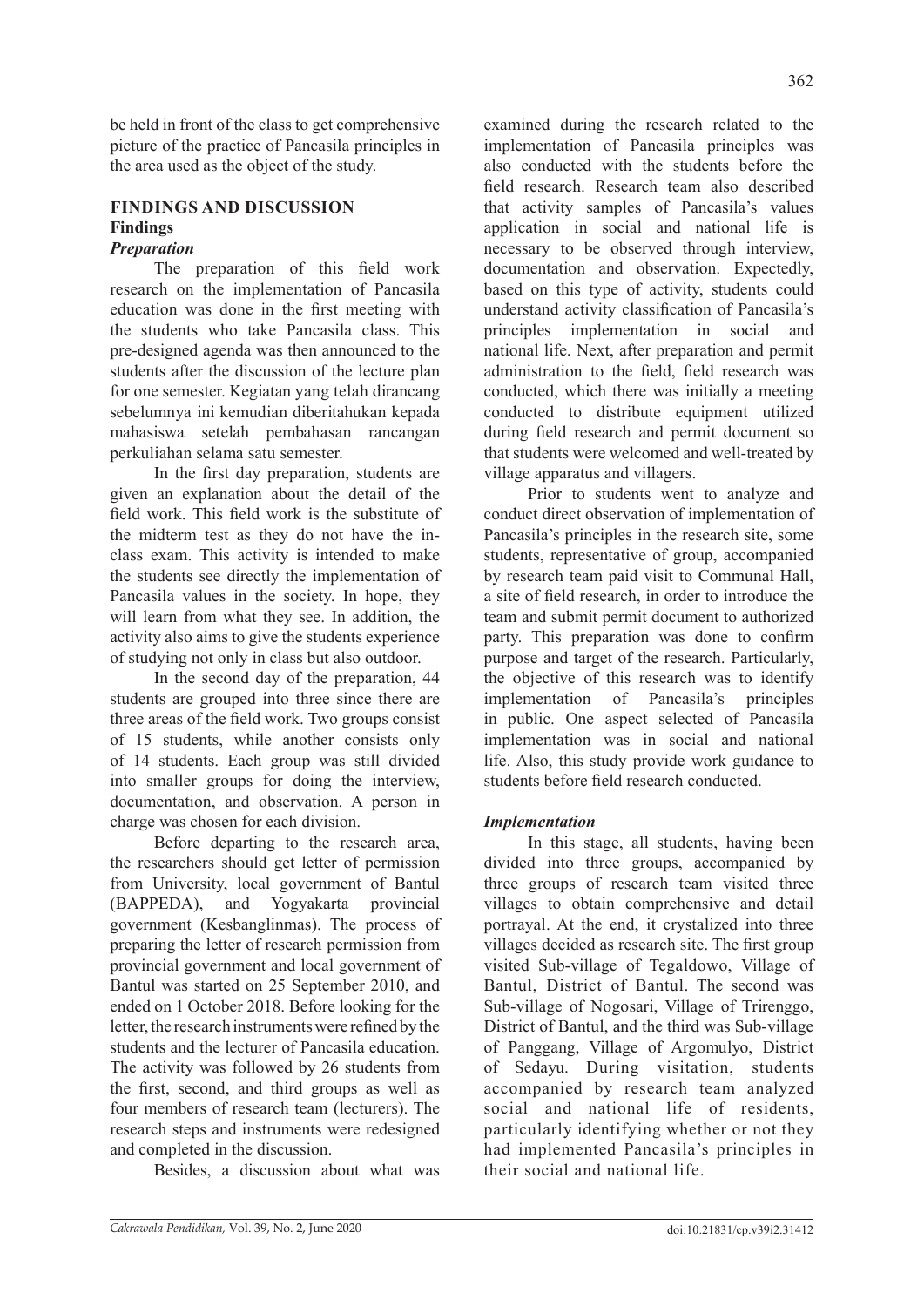In detail, the result of field research of those three groups are presented in following Table 1. Those three groups of students, then, performed field research to observe implementation of Pancasila's principles in social and national life. According to their analysis, implementation of the First principle of Pancasila had been wellconducted. In addition, this finding also had been presented in front of the class in class seminar and discussed along with other groups of students and lecturer of Pancasila course.

Based on comparison of three groups presented above, it can be seen that students were able to formulate various activities as implementation of the First principle of Pancasila, which were collective praying, Quran reading activity (TPA), conducting *qurban* in *Ied*  *Adha* and preaching. Those activities are closely related to Islam since research site is dominated by Moslem. Direct observation in field to analyze social life becomes alternative way to identify any issues and provide meaningful lesson for students.

Further, implementation of the Second principle of Pancasila, derived from field research, is displayed in following Table 2. According to Table 2, the implementation of the Second principle of Pancasila from three sub-villages has been well-performed. It proves with voluntarism (*gotong-royong*) care of among residents. This field research model provides new experience for students to examine relevancy of theory of humanity studied in the class implemented in society.

| Table 1. Implementation of First Principle of Pancasila in Desa Pancasila |  |
|---------------------------------------------------------------------------|--|
|---------------------------------------------------------------------------|--|

|     | Implementation                   | <b>Research Site</b> |                  |                |                                 |    |                          |  |  |
|-----|----------------------------------|----------------------|------------------|----------------|---------------------------------|----|--------------------------|--|--|
| No. | of Pancasila's<br>Sub-village of |                      |                  | Sub-village of |                                 |    | Sub-village of           |  |  |
|     | <b>Principles</b>                |                      | <b>Tegaldowo</b> |                | Panggang                        |    | Nogosari                 |  |  |
|     | <b>First Principle</b>           | 1.                   | Collective       | Ι.             | Collective praying              |    | Collective praying       |  |  |
|     |                                  |                      | praying          | 2.             | Quran reading                   | 2. | Quran reading            |  |  |
|     |                                  |                      | Quran reading    |                | activity (TPA)                  |    | activity (TPA)           |  |  |
|     |                                  |                      | activity (TPA)   | 3.             | Conducting                      | 3. | Ritual feast             |  |  |
|     |                                  | 3.                   | Conducting       |                | Ramadhan activity               |    | (kenduri)                |  |  |
|     |                                  |                      | qurban in Ied    | 4.             | Conducting                      | 4. | Preaching of             |  |  |
|     |                                  |                      | Adha             |                | <i>gurban</i> in the <i>Ied</i> |    | yasinan/tahlilan         |  |  |
|     |                                  | 4.                   | Monthly          |                | Adha                            | 5. | Conducting <i>qurban</i> |  |  |
|     |                                  |                      | preaching        | 5.             | Inter-religion                  |    | in <i>Ied Adha</i>       |  |  |
|     |                                  |                      |                  |                | tolerance                       | 6. | Zikr council of          |  |  |
|     |                                  |                      |                  |                |                                 |    | Sabtu Pahing             |  |  |

#### **Table 2. Implementation of the Second Principle of Pancasila in** *Desa Pancasila*

|     | Implementation                      |                                                                                                                                                  | <b>Research Site</b>                                                                                                                              |                                                                                                                |  |  |  |
|-----|-------------------------------------|--------------------------------------------------------------------------------------------------------------------------------------------------|---------------------------------------------------------------------------------------------------------------------------------------------------|----------------------------------------------------------------------------------------------------------------|--|--|--|
| No. | of Pancasila's<br><b>Principles</b> | Sub-village of<br><b>Tegaldowo</b>                                                                                                               | Sub-village of<br>Panggang                                                                                                                        | Sub-village of<br><b>Nogosari</b>                                                                              |  |  |  |
| 1.  | Second Principle                    | Mutually socializing<br>Assisting new<br>2.<br>visitors<br>Maintaining<br>3.<br>courtesy in speaking<br>Residents were<br>4.<br>friendly against | Voluntarism<br>1.<br>(gotong royong)<br>in constructing<br>resident's house<br>due to relocation<br>for mosque<br>establishment<br>Residents were | Visiting sick<br>1.<br>resident<br>Paying respect<br>2.<br>and assisting<br>funeral of<br>deceased<br>resident |  |  |  |
|     |                                     | newcomers<br>Creating self-<br>5.<br>sufficient house,<br>such as agribusiness<br>of worm and<br>mushroom<br>Procurement of<br>6.<br>litter bin  | 2.<br>friendly against<br>visitors<br>Self-sufficient was<br>3.<br>well-conducted in<br>development of<br>village                                 | Conducting<br>3.<br>integrated<br>service center<br>(Posyandu) for<br>children and<br>elderly                  |  |  |  |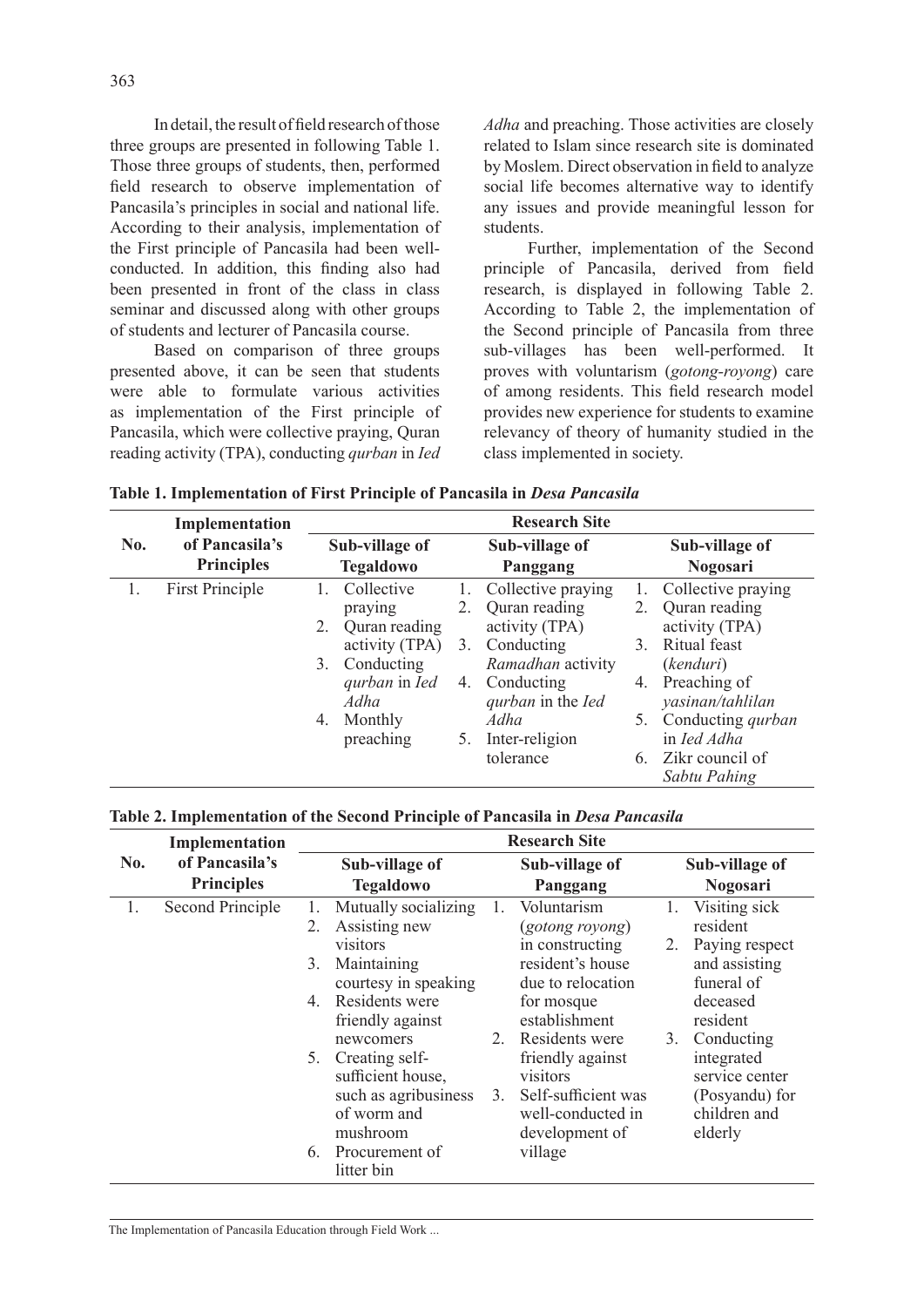In addition, implementation of the Third principle of Pancasila obtained by students during field research is depicted in Table 3. Based on the result of data collection, there were some implementations of the Third principle of Pancasila in three sub-villages, such as social work, voluntarism (*gotong royong*) in every activity conducted by three sub-villages, respectively, and tolerance among others in terms of maintaining villagers' unity. It can be concluded, according to students, that implementation of the Third principle of Pancasila had been well-conducted.

For the implementation of the Fourth principle of Pancasila observed by students, it is demonstrated in Table 4. According to Table 4, students were able to identify implementation of the Fourth principle of Pancasila from three sub-villages observed. Also, from this activity, students were able to formulate some activities conducted by villagers as implementation of the Fourth principle of Pancasila, such as consensus of every activity in society.

Moreover, implementation of the Fifth principle of Pancasila successfully identified by students is displayed in Table 5. It is seen

|     | Implementation<br>of Pancasila's<br><b>Principles</b> | <b>Research Site</b>               |                                                                                                    |    |                                                                                    |    |                                                                       |  |
|-----|-------------------------------------------------------|------------------------------------|----------------------------------------------------------------------------------------------------|----|------------------------------------------------------------------------------------|----|-----------------------------------------------------------------------|--|
| No. |                                                       | Sub-village of<br><b>Tegaldowo</b> |                                                                                                    |    | Sub-village of<br>Panggang                                                         |    | Sub-village of<br>Nogosari                                            |  |
| 1.  | Third Principle                                       | 1.                                 | Weekly social<br>work                                                                              | 1. | Monthly social<br>work                                                             | 1. | Voluntarism<br>(gotong-royong)                                        |  |
|     |                                                       | 2.                                 | Voluntarism<br>( <i>gotong royong</i> ) in<br>constructing house                                   | 2. | Neighborhood<br>watch every<br>night                                               | 2. | cleaning<br>graveyard<br>Social work once                             |  |
|     |                                                       |                                    | for the poor                                                                                       | 3. | Periodically                                                                       |    | in a month                                                            |  |
|     |                                                       | 3.                                 | Inter-religion<br>tolerance                                                                        |    | sewage<br>cleanness by                                                             | 3. | Monthly youth<br>activity                                             |  |
|     |                                                       | 4.                                 | Wearing traditional<br>cloth ( <i>batik</i> )<br>during election of<br>the head of sub-<br>village | 4. | residents<br>Voluntarism<br>(gotong royong)<br>in constructing<br>resident's house | 4. | Monthly<br>gathering for<br>married residents<br>(male and<br>female) |  |
|     |                                                       | 5.                                 | Displaying<br>Pancasila-themed<br>street banner and<br>attributes                                  | 5. | and public<br>facility<br>Inter-religion<br>tolerance                              | 5. | Collective<br>vacation to build<br>unity among<br>residents           |  |

**Table 3. Implementation of Third Principle of Pancasila in** *Desa Pancasila*

## **Table 4. Implementation of the Fourth Principle of Pancasila in** *Desa Pancasila*

| Implementation<br>of Pancasila's<br><b>Principles</b> |                      | <b>Research Site</b>                                                                                                                                                                                   |               |                                                                              |          |                                                                                              |  |  |
|-------------------------------------------------------|----------------------|--------------------------------------------------------------------------------------------------------------------------------------------------------------------------------------------------------|---------------|------------------------------------------------------------------------------|----------|----------------------------------------------------------------------------------------------|--|--|
|                                                       |                      | Sub-village of<br><b>Tegaldowo</b>                                                                                                                                                                     |               | Sub-village of<br>Panggang                                                   |          | Sub-village of<br><b>Nogosari</b>                                                            |  |  |
| Fourth Principle                                      | 1.<br>2.<br>3.<br>4. | Election to vote the<br>head of sub-village<br>Displaying<br>campaign banner in<br>street<br>Constructing<br>Pancasila-themed<br>monument and gate<br>in sub-village<br>Displaying<br>Pancasila-themed | 1.<br>2.      | Monthly RT<br>meeting<br>Dispute<br>settlement<br>with familial<br>consensus | 1.<br>2. | Meeting<br>to discuss<br>development of<br>sub-village<br>Youth meeting<br>for certain event |  |  |
|                                                       |                      |                                                                                                                                                                                                        | street banner |                                                                              |          |                                                                                              |  |  |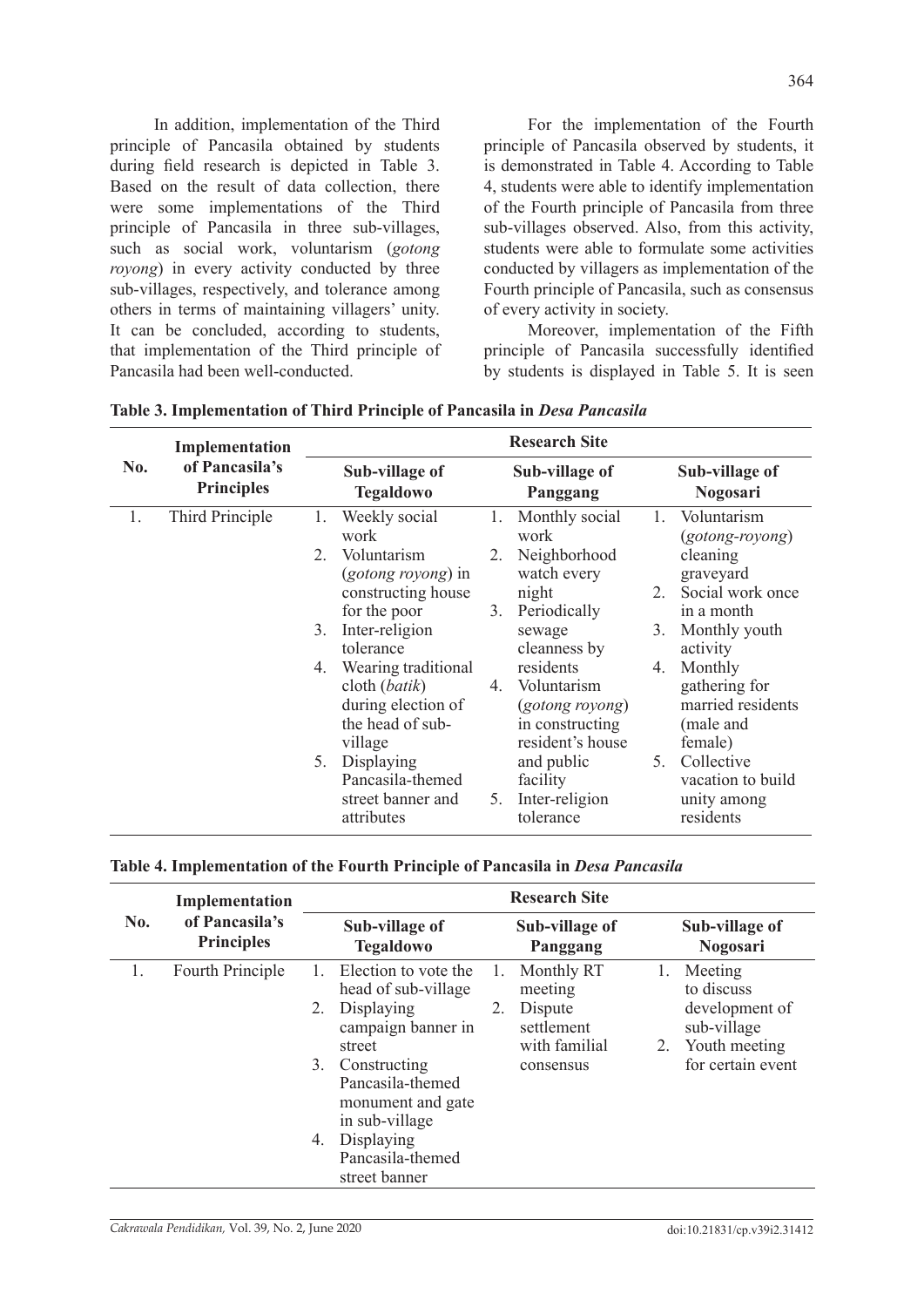that students were not able to analyze in depth related to implementation of the Fifth principle of Pancasila. However, one thing that can be identified that students showed many efforts to fulfill distribution of public facility development. From this, students' experience to analysis this implementation can provide opportunity of new insights as alternative for development in *Desa Pancasila*.

## *Reporting*

Each group of students, represented by 2 members of groups respectively guided and directed by research team, in this phase, reported and explained their result. Whereas any issues necessary to be clarified and questions from other groups, other members of such groups assisted to answer question from other groups and explained in detail their result in *Desa Pancasila*, the research site.

Therefore, a series of implementation of Pancasila's principles through field research model in *Desa Pancasila* of Regency of Bantul, starting from preparation, implementation, and reporting, has been well-conducted by students of Communication Sciences in one of state universities in Yogyakarta.

However, there were some issues in the implementation of this learning design, yet those were not obstructed previously planned activity. Some issues were as follows: (1) activity time, this activity was often crashed with other activities and activity conducted was not optimal, and students could not often conduct direct observation of implementation of Pancasila's principles in target village since such activity had been conducted before field research was run; (2) students were first year students, newly entering college life, and there are many students came from outside of DI Yogyakarta and the site of field research is located more than 20 km, so that they practically only visited the site when they had college day off and they sometimes had crashed with other activities.

## **Discussion**

Pancasila education, as part of general education representing the Indonesian constitutional mandate which is applied in a fully-aware and organized attempt, is basically aimed to create a comprehensive learning activity that supports the students to actively explore their potentials, followed by broad knowledge, good personality, and advanced skills, which fits to their study majors. In this case, a public higher education institution plays an important role in enacting many social or political agenda. One of the purposes of higher education is to develop as well as to support the students to be a good citizen who will actively participate and contribute to the community (Tan, Naidu, & Osman, 2018). However, the definition of good citizen varies in one nation to another; even it can also vary within one particular country (Halstead & Pike, 2006; Morris & Cogan, 2001; Pitiyanuwat & Sujiva, 2001).

In recent developing citizenship theories, there are three big traditions that underlie the concept of good citizenship, namely liberal citizenship, republican citizenship, and cosmopolitan citizenship (Beiner, 1995). Each tradition, however, has its own strength and weakness in terms of globalization which require a critical selection to create a good citizenship which is expected from those three traditions (Osler & Starkey, 2005). However, there are also

|     | Implementation<br>of Pancasila's<br>principles | <b>Research Site</b>     |                                                                                                                                                                    |  |                                                             |    |                                                                                                                                            |  |  |
|-----|------------------------------------------------|--------------------------|--------------------------------------------------------------------------------------------------------------------------------------------------------------------|--|-------------------------------------------------------------|----|--------------------------------------------------------------------------------------------------------------------------------------------|--|--|
| No. |                                                |                          | Sub-village of<br><b>Tegaldowo</b>                                                                                                                                 |  | Sub-village of<br>Panggang                                  |    | Sub-village of<br><b>Nogosari</b>                                                                                                          |  |  |
|     | Fifth principle                                | $\mathbf{L}$<br>2.<br>3. | Development<br>distribution in sub-<br>village<br>Providing business<br>assistance<br>Conducting<br>integrated health<br>center (Posyandu)<br>for baby and elderly |  | Development<br>distribution<br>of sub-village<br>facilities | 2. | Inviting all<br>residents for ritual<br>feast (kenduri)<br>Conducting<br>integrated health<br>center (Posyandu)<br>for baby and<br>elderly |  |  |

**Table 5. Implementation of the Fifth Principle of Pancasila in** *Desa Pancasila*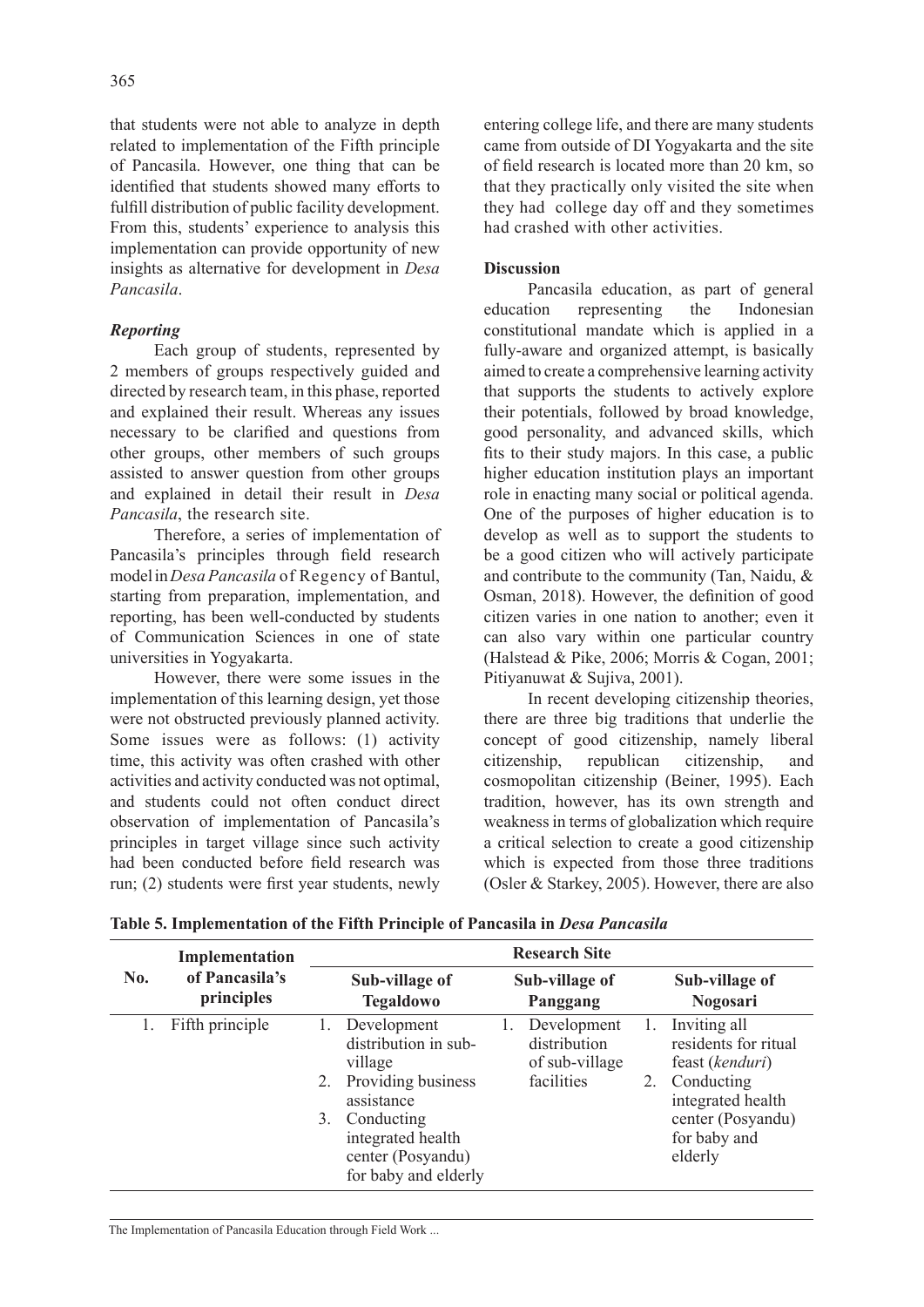differences, both conceptually and practically, regarding the concept of good citizenship, including the effort to enact the concept through formal education institution, namely schools. The difference in this concept will imply to the concept of a good citizen. Following that consequence, the difference in the characteristics of good citizen will also affect the attempts taken to gain the goals of the concept.

Therefore, general education in Indonesian perspective should be able to encourage the students to give a constructive contribution in society and nation, referring to the values of Pancasila. Hence, Pancasila education as one of the courses is a learning process through student centered learning method. Recent learning activity which applies field work model has actually applied the student-centered learning approach. In this process, the students will actively do interviews the community and actively observe the object of research and document them. Also, through this process, general education in Indonesian perspective will encourage the students to contribute to their community based on Pancasila values. It proves that Pancasila course is a process which has applied student centered learning to enhance student' knowledge, attitude, and skills as the future leaders as well as to build professionalism in their majors and apply the values of Pancasila as guidance to be a good citizen.

Nevertheless, regarding the curriculum policy of citizenship education, Kennedy (2009) said that formal education curriculum is not neutral since it is a product of interaction between the government, community, and professional teachers who seek after their own interests. There are not so many deals in the curriculum terminology regarding the civic education (and also Pancasila education) and its application in literatures(Grossman, Lee, & Kennedy, 2008). The curriculum of citizenship education and Pancasila education in Indonesia emphasizes the needs to develop a competence of historical understanding so the students are able "to reconstruct the past, to make a meaning of the present, and to predict the future"(Fearnley-Sander & Yulaelawati, 2008). One important reminder is that Pancasila do not purely adopt Western secular theories, but more of adjusting to the Indonesian context which is religious(Rochmat, 2018; Siswoyo, 2013).

In implementing Pancasila education, several learning methods are needed to encourage the students to be a good Indonesian citizen who embrace Pancasila personality and values. There are several models that can be applied in Pancasila education implementation. One of the models is contextual learning. The process of the contextual model is commonly called as Contextual Teaching and Learning (CTL). CTL is defined as a model to introduce the materials using certain active learning techniques and is designed to help the students to correlate their knowledge and what is expected from them to learn, as well as to form new knowledge from their study analysis and synthesis (Hudson & Whisler, 2007). A research conducted by Komalasari (Komalasari, 2012a) regarding CTL model shows that CTL is an alternative of character-integrated education in learning process at university level. This model can be applied into the courses to develop students' characters, including several points like religiosity, honesty, tolerance, courtesy, discipline, hard-work creativity, independency, democracy, nationalism, respectfulness, collaboration, and responsibility.

CTL process which applies fieldwork method is used to encourage the students to not only learn in class but also to directly learn outside of the class, such as in the Pancasila community. This will help the lecturer to correlate the materials given to the students with the real situation on field so that it can drive them to integrate the knowledge they have with its application in their real life as a family member, a part of community, and also as a citizen (Komalasari, 2012a, 2012b). Hence, this contextual learning enables the students to correspond the material contents to the daily life context to find the real meaning of it. The students are able to realize the implementation of Pancasila values in the Pancasila community where they do fieldwork research. They can reconstruct the facts found on the field and process them as a new knowledge. This knowledge, thus, is an effect of reality cognitive construction through individual's activity.

Therefore, knowledge is not about the world which is out of the observer's reach, but it is an individual's creation constructed from experience or a universe of an individual's cognitive construction towards the object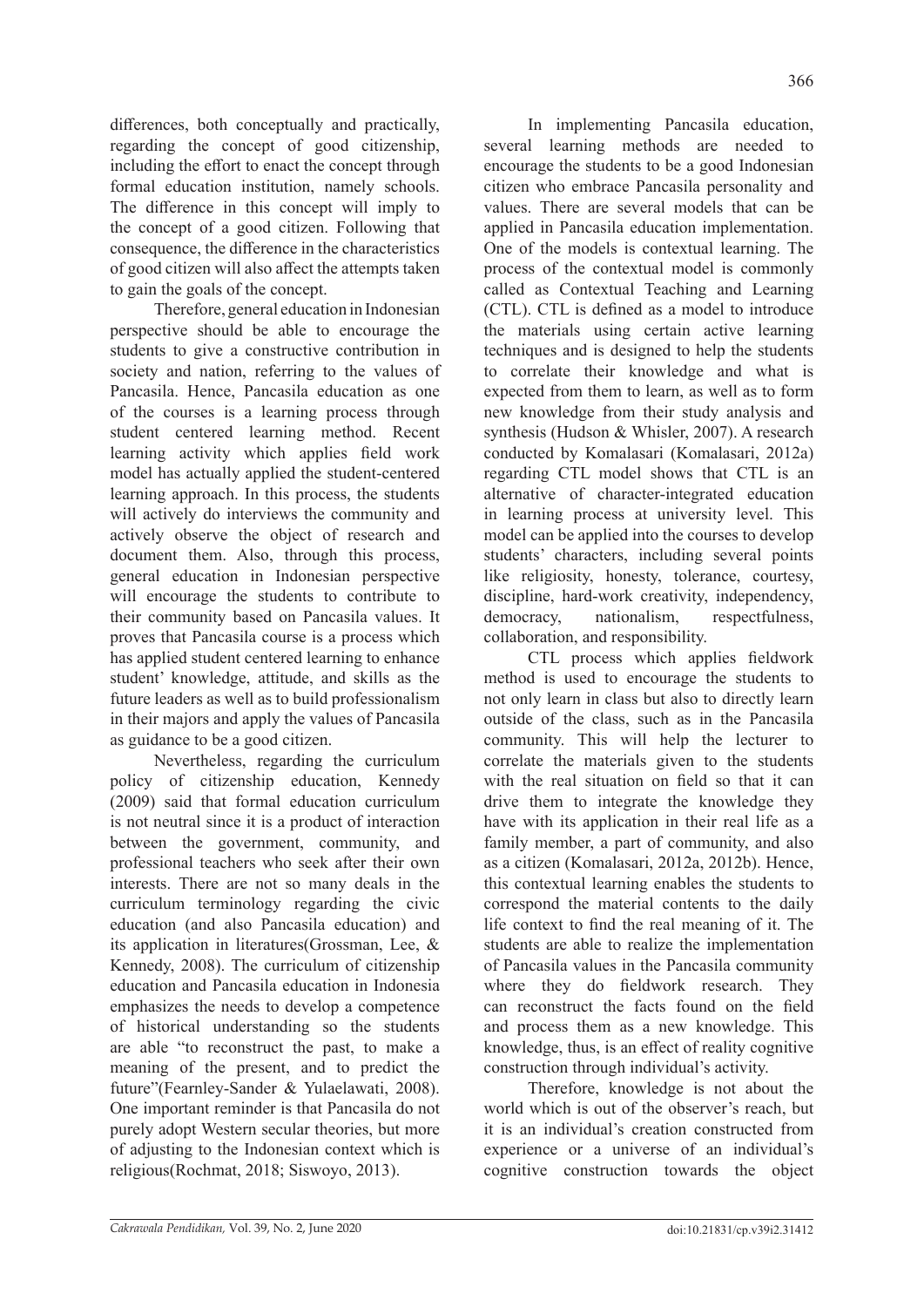experience or their surroundings (Komalasari, 2012a, 2012b). The essential values of general education are tightly related to the students' experience as a critical thinker and a future agent-of-change. Fieldwork research requires more attention to generate a critical thought, interdisciplinary and integrated study, community involvement with social justice and equality, and deep understanding on cultural perspective, both theoretically and practically (Nishimura & Sasao, 2019).

Fieldwork learning method enables the students to improve their understanding on Pancasila education. They are given opportunity to study outside of the class. Besides performed in one semester study course, it can actually be applied as an assignment during school vacation by working directly within a certain community where this also supports the success of general education (Pancasila Education, red) (Jiang, 2019; O'Banion, 2016). In this method, the students are given opportunity to directly involve themselves on field to improve their skills. Thus, this contextual learning gives significant impact to the students' skill (Komalasari, 2012b).

This method also trains the students to work together to solve a problem. In the preparation stage, groups are formed to do researches at three selected areas that are chosen to be the field work area by dividing all students in class into three groups. The grouping and location selecting need a great teamwork among the students which is commonly called as cooperative learning. This method is used as a base of active learning which is formed by good collaboration in order to achieve the goals in the learning process (Johnson & Johnson, 2018).

In this method, the educator plays role as the motivator who guides the students to be familiar with the surrounding. Meanwhile, this study is aimed to let the students be familiar with the Pancasila community so that they are able to identify the implementation of Pancasila values within. This contextual learning model can also be applied in Pancasila Education to identify the application of Pancasila in the Pancasila community. In order to gain this goal, the students are prepared to do fieldwork research. This model is a part of learning methods that take place outside of the class (outdoor study).

## **CONCLUSION**

Through learning model of field research in *Desa Pancasila*, students are able to observe reality in research site related to implementation of Pancasila's principles and it provides beneficial and meaningful learning, which students are easily to understand. Furthermore, learning model of field research can train students to work cooperatively and responsibly in completing assignment given by educator, motivator and teacher. This type of learning model also drills students to identify some implementations of Pancasila's principles, such as implementation of religious value as the First principle of Pancasila, humanity value as the Second principle of Pancasila, unity as the Third principle of Pancasila, consensus value as the Fourth principle of Pancasila, and justice for Indonesian as the Fifth principle of Pancasila in social and national life.

Nonetheless, a well-preparation is necessary required for this type of learning model of field research related to analyze implementation of Pancasila, starting from preparation, implementation, and reporting. In preparation step, group of students and instrument designing for interview, documentation and observation, and permit administration to research site are necessary designed firstly. While, in implementation phase, groups of students must also be able to manage their time, so that they will not crash with other activities.

A further research related to this type of learning model is considerably performed, mainly concerning on implementation of Pancasila's principles in other villages by students. It considers that this learning model does not only require active learning from students, but can also interpret social reality in surrounding and transfer values of Pancasila's principles to society.

## **REFERENCES**

- Beiner, R. (Ed.). (1995). *Theorizing citizenship*. Albany: State University of New York Press.
- Berg, B. L., & Lune, H. (2017). *Qualitative research methods for the social sciences*. London: Pearson Education Limited.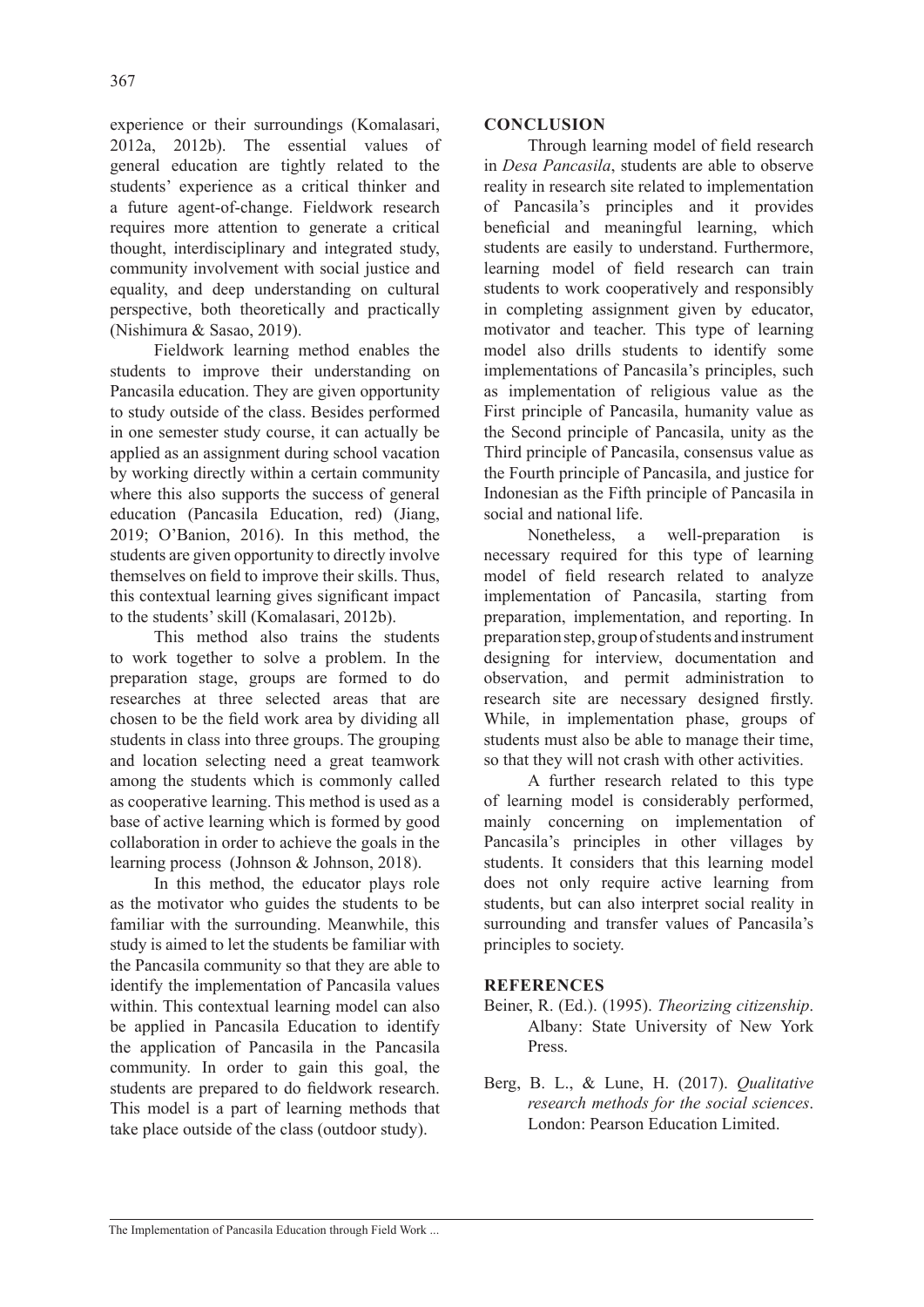- Creswell, J. W. (2014). *Research design qualitative, quantitative, and mixed method approaches*. California: SAGE Publication. Inc.
- Doğanay, A. (2012). A curriculum framework for active democratic citizenship education. In M. Print & D. Lange (Ed.), *School, curriculum and civic education for building democratic citizens* (hal. 19–39). Roterdam, Boston, Taipe: Sense Publisher.
- Donnon, T., & Hecker, K. (2008). A model of approaches to learning and academic achievement of students from an inquiry based Bachelor of Health Sciences Program. *Canadian Journal of Higher Education*, *38*(1), 1–19.
- Duff, A., & Mckinstry, S. (2007). Students ' approaches to learning. *Accounting Education*, *22*(2), 183–214. https://doi. org/10.2308/iace.2007.22.2.183
- Fearnley-Sander, M., & Yulaelawati, E. (2008). Citizenship discourse in the context of decentralisation: The case of Indonesia. In *Citizenship curriculum in Asia and the Pacific* (hal. 111–126). Springer.
- Grossman, D. L., Lee, W. O., & Kennedy, K. J. (Ed.). (2008). *Citizenship curriculum in Asia and the Pacific* (CERC Studi). Hongkong: Comparative Education Research Centre The University of Hongkong.
- Halstead, M., & Pike, M. (2006). Citizenship and moral education. In *Citizenship and Moral Education*. https://doi. org/10.4324/9780203088593
- Hudson, C. C., & Whisler, V. R. (2007). Contextual teaching and learning for practitioners. *IMSCI 2007 - International Multi-Conference on Society, Cybernetics and Informatics, Proceedings*, *2*(4), 228– 232.
- Jiang, Z. (2019). Liberal education and general education in American universities. *Creative Education*, *10*(07), 1628–1634. https://doi.org/10.4236/ce.2019.107116
- Johnson, D. W., & Johnson, R. T. (2018). Cooperative Learning: The foundation for active learning. In *Active learning-beyond the future*. https://doi.org/10.1016/j. colsurfa.2011.12.014
- Kennedy, K. J. (2009). Rethinking the citizenship education curriculum: How to meet the needs of twenty-first century citizenship. *Chair Professors, Public Lecturer Series*, 1–31. Hong Kong: The Hong Kong Institute of Education.
- Komalasari, K. (2012a). The effect of contextual learning in civic education on students' character development. *EDUCARE: International Journal of Educational Studies*, *4*(2), 179–190. https://doi. org/10.2121/edu-ijes.v4i2.255
- Komalasari, K. (2012b). The living valuesbased contextual learning to develop the students' character. *Journal of Social Sciences*, *8*(2), 246–251. https://doi. org/10.3844/jssp.2012.246.251
- Mann, G. (2016). A non-binary methodological manoeuvre: Expert quantitative and novice qualitative researcher. In *Constructing methodology for qualitative research. Researching education and social practice*.
- Morris, P., & Cogan, J. J. (2001). A comparative overview: Civic education across the six societies. *International Journal of Educational Research*, *35*, 167–189. https://doi.org/10.4324/9780203951828- 15
- Nishimura, M., & Sasao, T. (2019). Lessons for the future: A conceptual model and practical guidelines. In M. Nishimura & T. Sasao (Ed.), *Doing liberal arts education* (hal. 223–230). Singapore: Springer.
- O'Banion, T. (2016). A brief history of general education. *Community College Journal of Research and Practice*, *40*(4), 327–334. https://doi.org/10.1080/10668926.2015.1 117996
- Osler, A., & Starkey, H. (2005). *Changing citizenship. Democracy and*